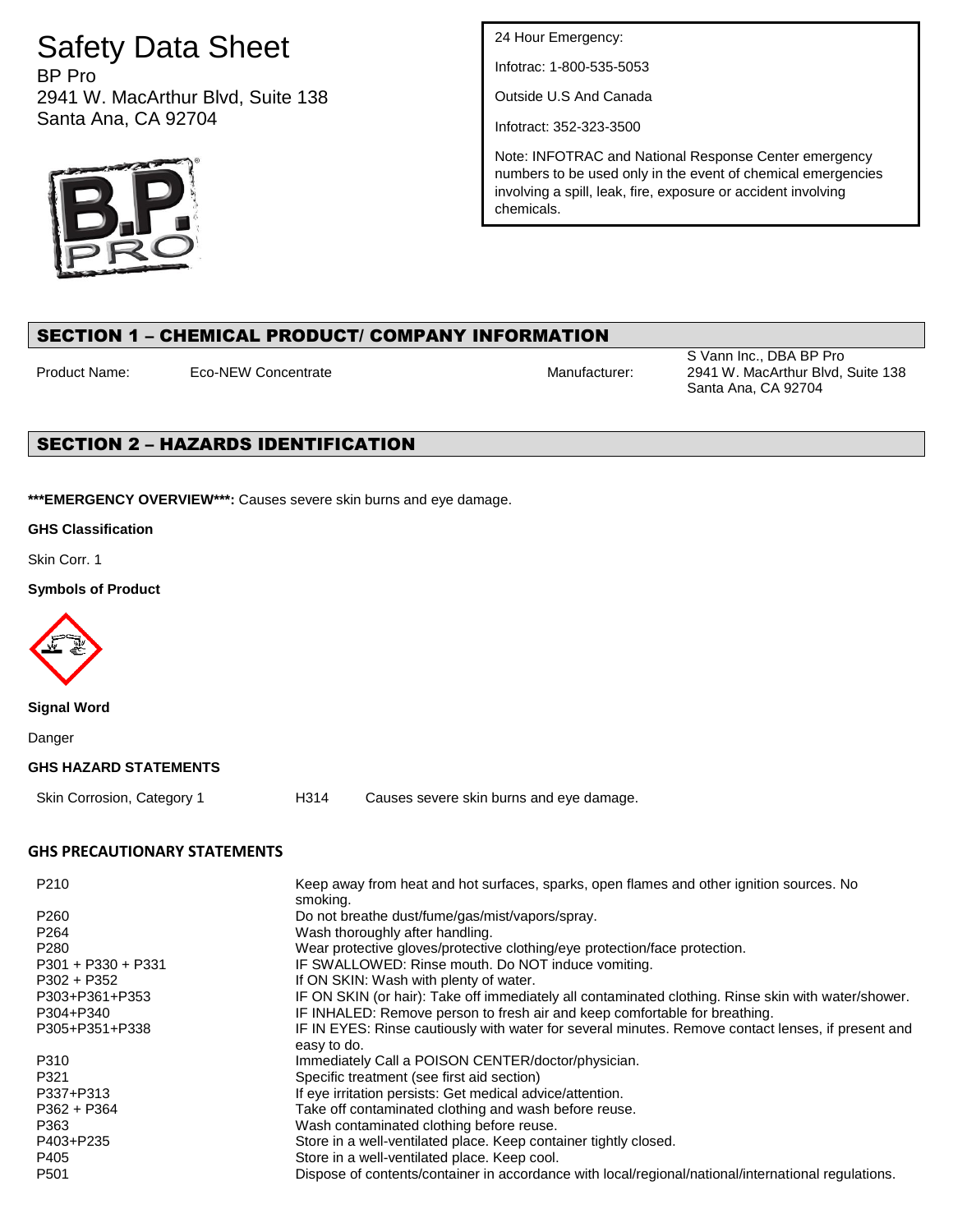## SECTION 3 – COMPOSITION/INFORMATION ON INGREDIENTS

| <b>Chemical Name</b>     | CAS-No.   | Wt. %       | <b>GHS Symbols</b> | <b>GHS Statements</b> |
|--------------------------|-----------|-------------|--------------------|-----------------------|
| <b>Phosphoric Acid</b>   | 7664-38-2 | $10 - 25$   | GHS05              | H314                  |
| Citric Acid              | 77-92-9   | $2.5 - 10$  | GHS07              | H315-319-335          |
| Sulfamic Acid            | 5329-14-6 | $2.5 - 10$  | GHS05              | H314                  |
| 2-Hydroxypropionic Acid  | 79-33-4   | $2.5 - 10$  | GHS05              | H315-318              |
| Primary alkane sulfonate | 5324-84-5 | $1.0 - 2.5$ | GHS07              | H315                  |

The text for GHS Hazard Statements shown above (if any) is given in the "Other information" section.

## SECTION 4 – FIRST AID MEASURES



**FIRST AID – EYE CONTACT:** Immediately flush eyes with water. Flush eyes with water for a minimum of 15 minutes, occasionally lifting and lowering upper lids. Get medical attention promptly. Remove contact lenses if worn.

**FIRST AID – SKIN CONTACT:** Immediately flush skin with plenty of water. Remove clothing. Get medical attention immediately. Wash clothing separately and clean shoes before reuse.

**FIRST AID – INHALATION:** Rescuers should put on appropriate gear. Remove from area of exposure. If not breathing, give artificial respiration. If breathing is difficult, give oxygen. Get immediate medical attention. To prevent aspiration, keep head below knees.

**FIRST AID – INGESTION:** Small amounts which accidentally enter mouth should be rinsed out until taste of it is gone. If swallowed, do NOT induce vomiting. Giver victim a glass of water. Call a physician or poison control center immediately. Never give anything by mouth to an unconscious person.

## SECTION 5 – FIRE-FIGHTING MEASURES

**UNUSUAL FIRE AND EXPLODING HAZARDS:** Empty containers retain product residue (liquid and/or vapor) and can be dangerous. DO NOT pressurize, cut, weld, braze, solder, drill, grind, or expose such containers to heat, flame, sparks, static electricity, or other sources of ignition. Also, do not reuse container without commercial cleaning or reconditioning. Closed container may explode under extreme heat.

**SPECIAL FIREFIGHTING PROCEDURES:** As in any fire, wear self-contained breathing apparatus pressure-demand (MSHA/NIOSH approved or equivalent) and full protective gear. Avoid use of solid water streams. Water spray to cool containers or protect personnel. Use with caution. Water run off can cause environmental damage. Dike and collect water used to fight fire.

**EXTINGUISHING MEDIA:** Carbon dioxide, Dry Chemical, Foam, Water Fog

## SECTION 6 – ACCIDENTAL RELEASE MEASURES

**STEPS TO BE TAKEN IN CASE MATERIAL IS RELEASED OR SPILLED:** Wear appropriate personal protective equipment. (See Exposure Controls/Personal Protection Section.) Eliminate all ignition sources. Evacuate all unnecessary personnel. Prevent additional discharge of material if able to do so safely. Do not touch or walk through spilled material. Avoid runoff into storm sewers and ditches which lead to waterways. Ventilate spill area. Stay upwind of spill. Do not apply water to the leak. Use only non-combustible material for clean-up. Use clean, non-sparking tools to collect absorbed materials. Collect spilled materials for disposal. Absorb spill with inert material (e.g dry sand or earth), then place in a chemical waste container. Recover by pumping (use an explosion proof or hand pump).

## SECTION 7 – HANDLING AND STORAGE



**HANDLING:** Use only in a well ventilated area. Avoid breathing vapor, fumes, or mist. Avoid contact with eyes, skin, and clothing. Material can generate explosive hydrogen gas when it comes in contact with metals. Follow all MSDS precautions even after containers are emptied because they may retain product residue.

**STORAGE:** Keep away from heat, sparks, and flame. Store containers in a cool, well ventilated place. Keep from freezing. Keep container closed when not in use. Protect from direct sunlight.

## SECTION 8: EXPOSURE CONTROLS/PERSONAL PROTECTION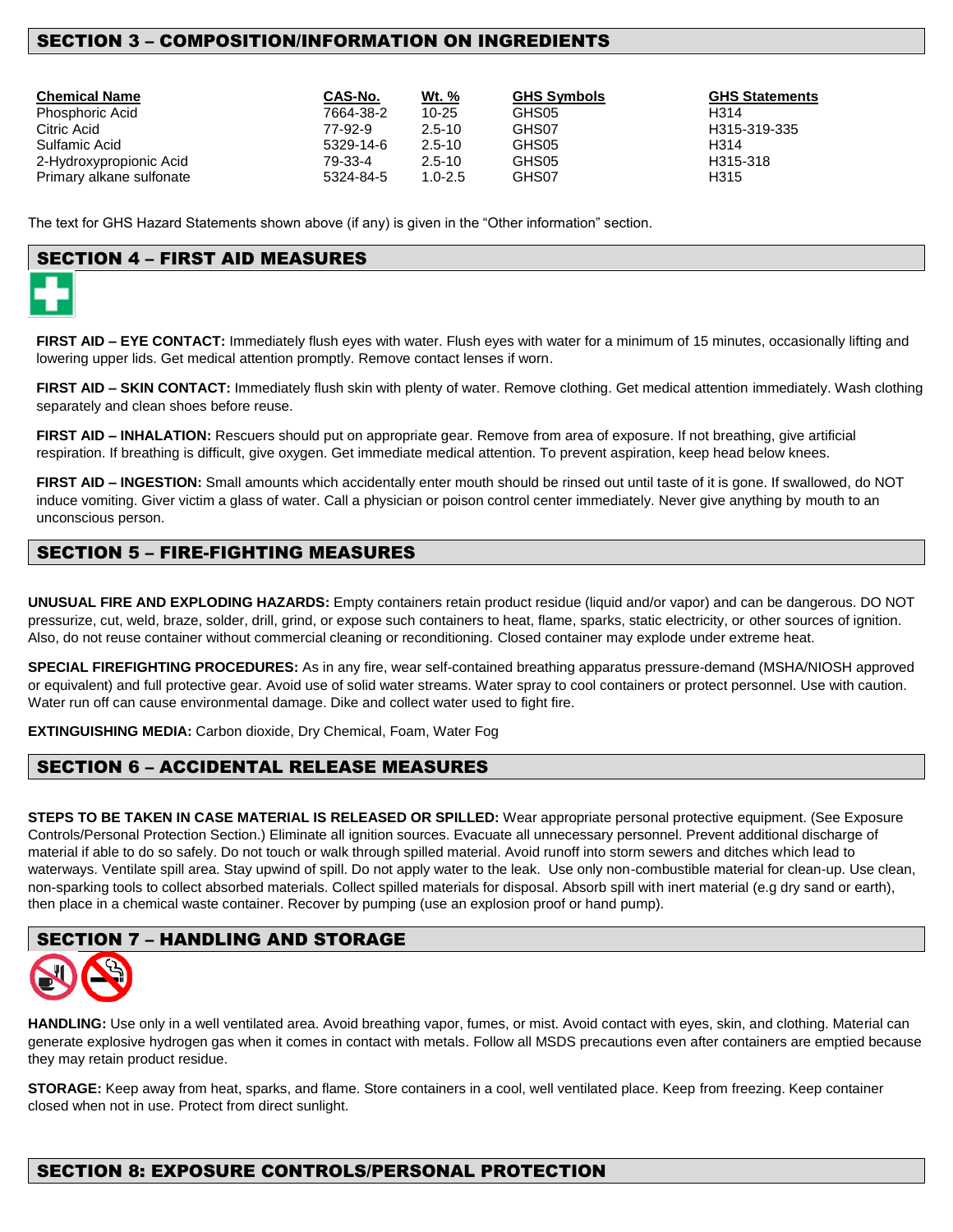### **Ingredients with Occupational Exposure Limits**

| <b>Chemical Name</b>     | <b>ACGIH TLV-TWA</b> | <b>ACGIH-TLV STEL</b> | <b>OSHA PEL-TWA</b> | <b>OSHA PEL-CEILING</b> |
|--------------------------|----------------------|-----------------------|---------------------|-------------------------|
| Phosphoric Acid          | 1 <sub>mq</sub> /m3  | 3 <sub>mq</sub> /m3   | 1 <sub>mq</sub> /m3 | N.D                     |
| Citric Acid              | N.D                  | N.D                   | N.D                 | N.D                     |
| Sulfamic Acid            | N.D                  | N.D                   | N.D                 | N.D                     |
| 2-Hydroxypropionic Acid  | N.D                  | N.D                   | N.D                 | N.D                     |
| Primary alkane sulfonate | N.D                  | N.D                   | N.D                 | N.D                     |

### **Personal Protection**



**Respiratory protection:** Wear a MSHA/NIOSH approved (or equivalent) full facepiece airline respirator in the positive pressure mode with emergency escape provisions.

**Skin Protection:** Wear impervious gloves to prevent contact with the skin. Wear long sleeves when contact is likely to occur. Wear protective gear as needed – apron, suit, boots.

**Eye Protection:** Use chemical splash goggles and face shield (ANSI Z87.1 or approved equivalent).

**Other Protective equipment:** Facilities storing or utilizing this material should be equipped with an eyewash facility and a safety shower.



**Hygienic practices:** Do not eat, drink, or smoke in areas where this material is used. Avoid breathing vapors. Remove contaminated clothing and was before reuse. Wash hands before eating.

## SECTION 9 – PHYSICAL AND CHEMICAL PROPERTIES

| Appearance:              | Liquid         | <b>Physical State:</b>         | Liguid |
|--------------------------|----------------|--------------------------------|--------|
| Odor:                    | Tvpical        | <b>Odor Threshold:</b>         | N.D    |
| Density, g/cm3:          | 1.172          | pH:                            | N.D    |
| <b>Freeze Point, F:</b>  | N.D            | <b>Viscosity:</b>              | N.D    |
| Solubility in water:     | Soluble        | <b>Explosive Limits, vol%:</b> | N.D    |
| <b>Boiling Range, F:</b> | 212-401        | Flash Point, F:                | N.D    |
| <b>Evaporation Rate:</b> | Not Determined | Auto Ignition Temp., F:        | N.D    |
| <b>Vapor Density:</b>    | N.D            | <b>Vapor Pressure:</b>         | N.D    |

## SECTION 10 – STABILITY AND REACTIVITY

**Stability:** No information.

**Conditions to avoid:** Avoid impact, friction, heat, sparks, flame and sources of ignition. Do not store near reactive materials. Avoid static discharge.

**Incompatibility:** Avoid contact with caustics. Avoid contact with strong reducing agents. Do not add or formulate with other nitrates. Avoid contact with moisture or water. Prevent contact with halogens. Prevent contact with strong oxidizing agents. Keep away from strong bases. Avoid contact with alkalines. Keep away from acids. May be corrosive to aluminum, magenisum, titanium, and their alloys. May be corrosive to iron, stainless steel, copper, and nickel in the presence of air and water, and especially at elevated temperatures. May react violently with alkali and alkaline earth metals such as sodium, potassium, and barium.

**Hazardous Decomposition products:** Toxic gases/fumes are given off during burning or thermal decomposition. During combustion, carbon monoxide may be formed. During combustion carbon dioxide may be formed. Decomposition releases nitrogen oxides. Decomposition causes sulfur oxides to be released. Combustion can lead to the formation of ammonia.

**Hazardous Polymerization:** No information.

## SECTION 11 – TOXICIOLOGICAL INFORMATION

## **Information on Toxicological Events**

**Effects of Overexposure –** Severely irritating to the respiratory system. Prolonged inhalation may be harmful. Overexposure may cause cough, sneezing, and labored breathing. May cause headache.

**Effects of Overexposure – Skin Contact:** Causes burn and permanent skin damage. Prolonged or repeated contact can result in defatting and drying of the skin which may result in skin irritation and dermatitis (rash).

**Effects of Overexposure – Eye Contact:** Causes serious eye damage. Causes eye burns. May cause corneal injury.

**Effects of Overexposure – Ingestion:** Can severely irritate mouth, throat, and stomach. May cause burns of mouth and throat. Ingestion may result in nausea, vomiting, diarrhea and pain.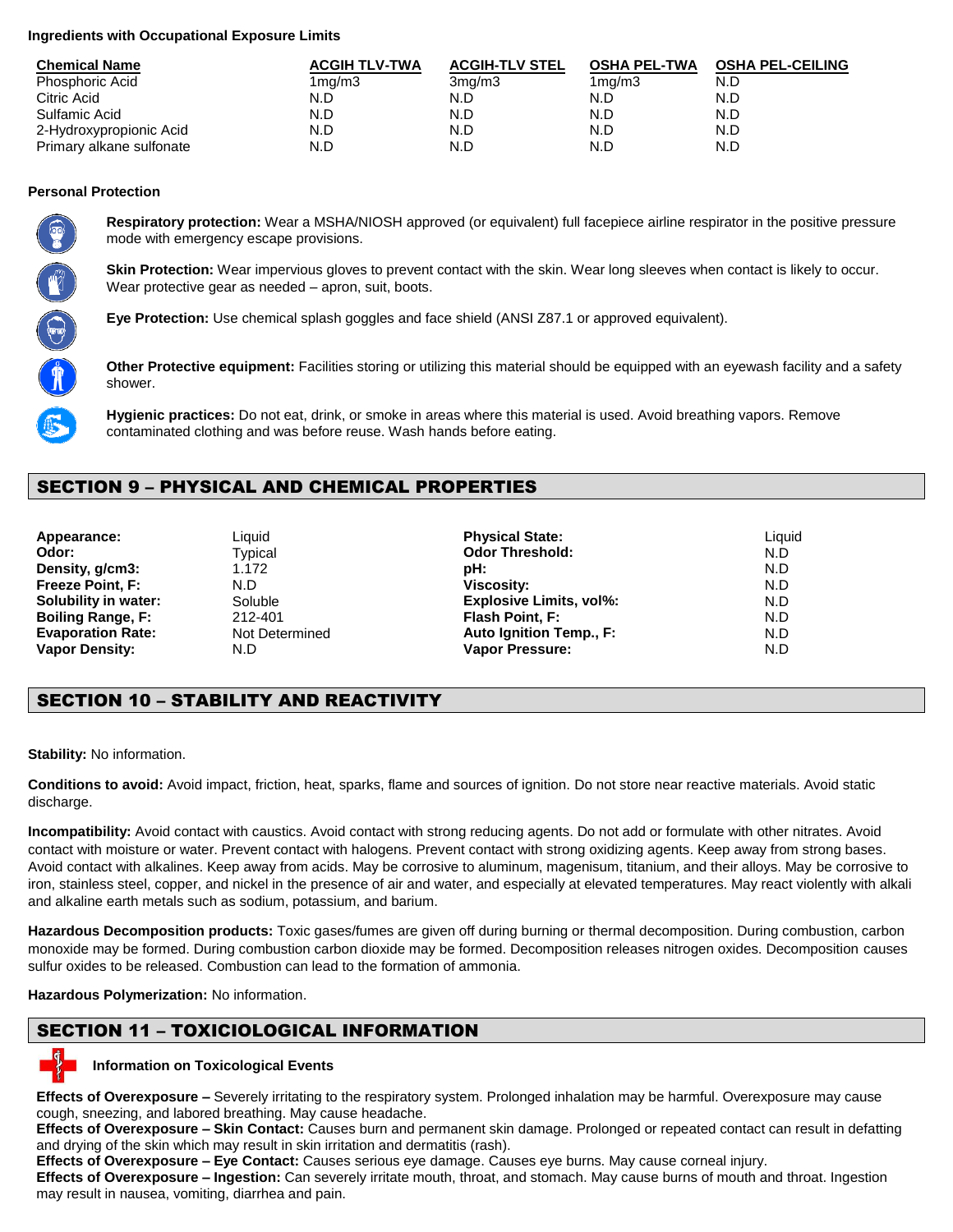**Effects of Overexposure – Chronic Hazards:** May cause erosion of exposed teeth.

**Primary Routes of Entry: Eye contact, Ingestion, Inhalation, Skin Contact**

**Acute Toxicity Values**

**The Acute effects of this product have not been tested. Data on individual components are tabulated below:** 

| CAS-No.   | Name According to EEC    | Oral LD50, mg/kg | Dermal LD50, mg/kg | Vapor LC50,mg/L |
|-----------|--------------------------|------------------|--------------------|-----------------|
| 7664-38-2 | Phosphoric Acid          | 4400             | >3160              | N.D             |
| 77-92-9   | Citric Acid              | 5404             | N.D                | N.D             |
| 5329-14-6 | Sulfamic Acid            | 3160             | N.D                | N.D             |
| 79-33-4   | 2-Hydroxypropionic Acid  | 3543             | >2000              | 794             |
| 5324-84-5 | Primary alkane sulfonate | >5000.0          | N.D                | N.D             |

## SECTION 12 - ECOLOGICAL INFORMATION

**ECOLOGICAL INFORMATION:** No Information

## SECTION 13 – DISPOSAL CONSIDERATIONS

**For more guidance and information contact our Waste Services Division at (262) 658-4000.**

**Always Dispose of any waste in accordance with all local, state and federal regulations.** 

#### **Disposal Method:**

**Steps to be taken in case material is released or spilled:** Wear appropriate personal protective equipment. (See Exposure Controls/Personal Protection Section.) Eliminate all ignition sources. Evacuate all unnecessary personnel. Prevent additional discharge of material if able to do so safely. Do not touch or walk through spilled material. Avoid runoff into storm sewers and ditches which lead to waterways. Ventilate spill area. Stay upwind of spill. Do not apply water to the leak. Collect spilled material for disposal. Use only non-combustible material for clean-up. Use clean, non-sparking tools to collect absorbed materials. Absorb spill with inert material (e.g dry sand or earth), then place in a chemical waste container.

## SECTION 14 – TRANSPORT INFORMATION

**DOT Proper Shipping** Phosphoric acid solution **Packing Group:** III **DOT Hazard Class:** 8 **By All 2018 CONTENSIST AND INCLUSIVE PARAMENT AT A POST UNITED STATES AND INFORMATION CONTENSIST ASSAULT PARAMENT ASSOCIATES AND INFORMATION CONTENSIST ASSAULT ASSAULT PARAMENT ASSAULT ASSAULT ASSAUL** 

**Resp. Guide Page:** 

## SECTION 15 – REGULATORY INFORMATION

## **U.S Federal Regulations:**

#### **CERCLA – SARA Hazard Category**

This product has been reviewed according to the EPA 'Hazard Categories' promulgated under Sections 311 and 312 of the Superfund Amendment and Reauthorization Act of 1986 (SARA Title III) and is considered, under applicable definitions, to meet the following categories:

Acute Health Hazard, Chronic Health Hazard

#### **SARA Section 313:**

This product contains the following substances subject to the reporting requirements of Section 313 of Title III of the Superfund amendment and Reauthorization Act of 1986 and 40 CFR Part 372:

No SARA 313 components exist in this product.

#### **Toxic Substance Control Act:**

All Components of this product are listed or are exempt from listing on the TSCA 8(b) inventory. If identified components of this product are listed under the TSCA 12(b) export notifications rule, they will be listed below.

No TSCA components exist in this product.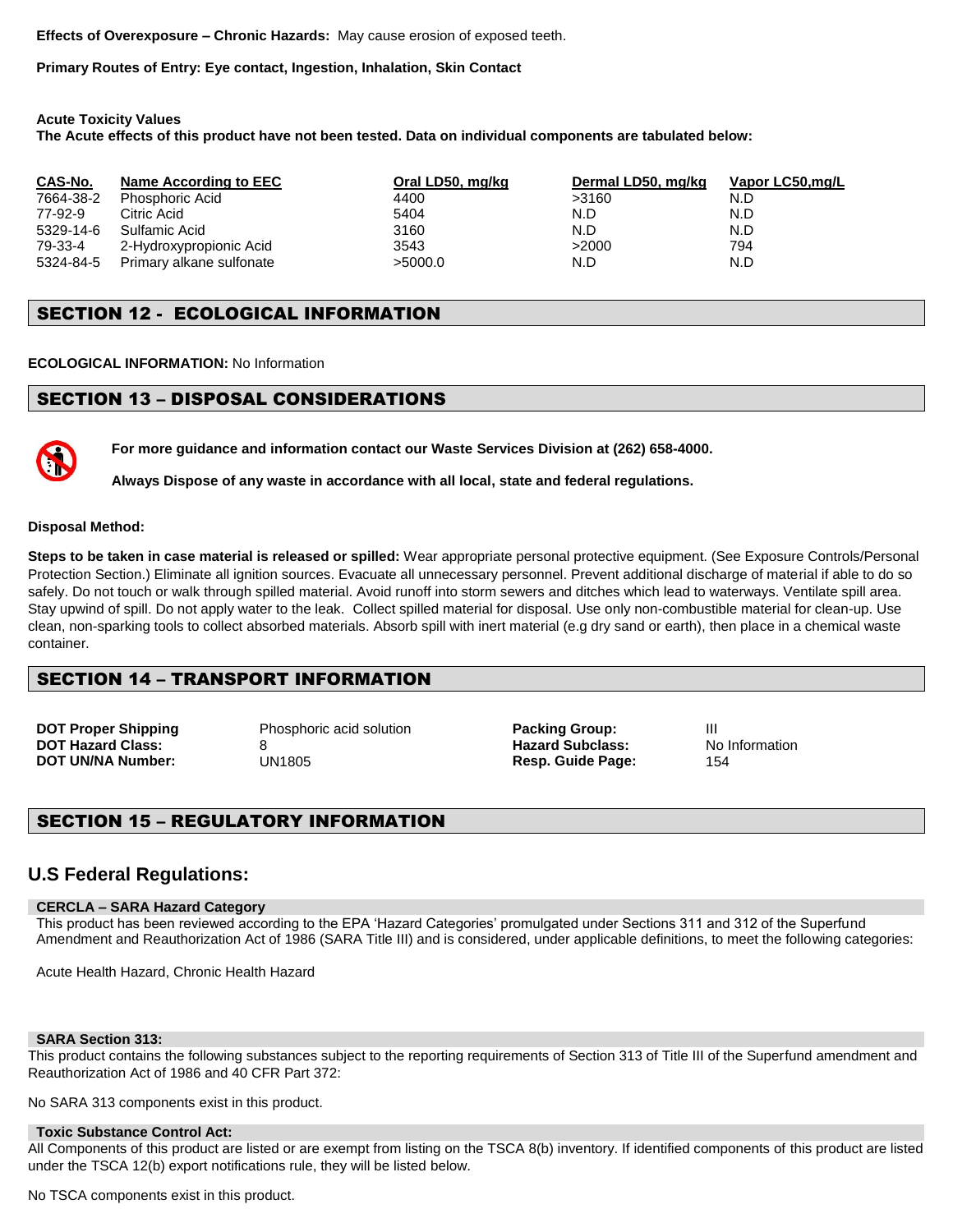## **US State Regulations:**

#### **New Jersey Right-To-Know:**

The following materials are non-hazardous, but are among the top five components in this product:

#### **Chemical Name: CAS Number:**

Water 7732-18-5

### **Pennsylvania Right to Know:**

The following non-hazardous ingredients are present in the product at greater than 3%

**Chemical Name: CAS Number:**

Water 7732-18-5

#### **California Proposition 65 Carcinogens**

Warning: The following ingredients present in the product are known to the state of California to cause Cancer:

No proposition 65 carcinogens exist in this product.

#### **California Propositions 65 Reproductive Toxins**

Warning: The following ingredients present in the product are known to the state of California to cause birth defects or other reproductive hazards:

No proposition 65 Reproductive Toxins exist in this product.

## **International Regulations: As follows -**

#### **Canadian WHMIS:**

This MSDS has been prepared in compliance with Controlled Product Regulations except for the use of the 16 headings.

#### **WHMIS Class: No information**

| <b>SECTION 16 - OTHER INFORMATION</b> |            |                         |                |
|---------------------------------------|------------|-------------------------|----------------|
| <b>Revision Date:</b>                 | 12/18/2015 | <b>Supersedes Date:</b> | <b>New SDS</b> |
| Datasheet produced by:                | EH&S       |                         |                |

#### **HMIS Ratings:**

| Health: |  | .<br>-lammabilitv: |  | Reactivitv: | No.<br>$\cdot$ . $-$<br>Hazard | <b>Personal Protection:</b> | $\cdot$ |
|---------|--|--------------------|--|-------------|--------------------------------|-----------------------------|---------|
|---------|--|--------------------|--|-------------|--------------------------------|-----------------------------|---------|

#### **Volatile Organic Compounds, gr/ltr: 2**

DISCLAIMER: THE VOLATILE ORGANIC COMPOUND (VOC) CONTENT REPORTED HEREIN, IF ANY, IS BASED ON A MATERIAL VOC CALCULATION. NOTE THAT SEVERAL METHODS ARE USED FOR CALCULATING VOC CONTENT AND THAT STANDARDS/REQUIREMENTS REGARDING VOC CONTENT VARY BY LOCATION/JURISDICTION. ACCORDINGLY, BP PRO MAKES NO REPRESENTATIONS OR WARRANTIES, EXPRESS OR IMPLIED, REGARDING THIS MATERIAL'S COMPLIANCE WITH VOC STANDARDS/REQUIREMENTS APPLICABLE IN LOCATIONS/JURISDICTIONS WHERE THIS MATERIAL MAY BE SOLD OR USED. **Text for GHS Hazard Statements shown in Section 3 describing each ingredient:**

| H314 | Causes severe skin burns and eye damage. |
|------|------------------------------------------|
| H315 | Causes skin irritation.                  |
| H318 | Causes serious eye damage.               |
| H319 | Causes serious eye irritation.           |
| H335 | May cause respiratory irritation.        |

#### **Icons for GHS Pictograms shown in Section 3 describing each ingredient:**

**GHS05**

**GHS07**